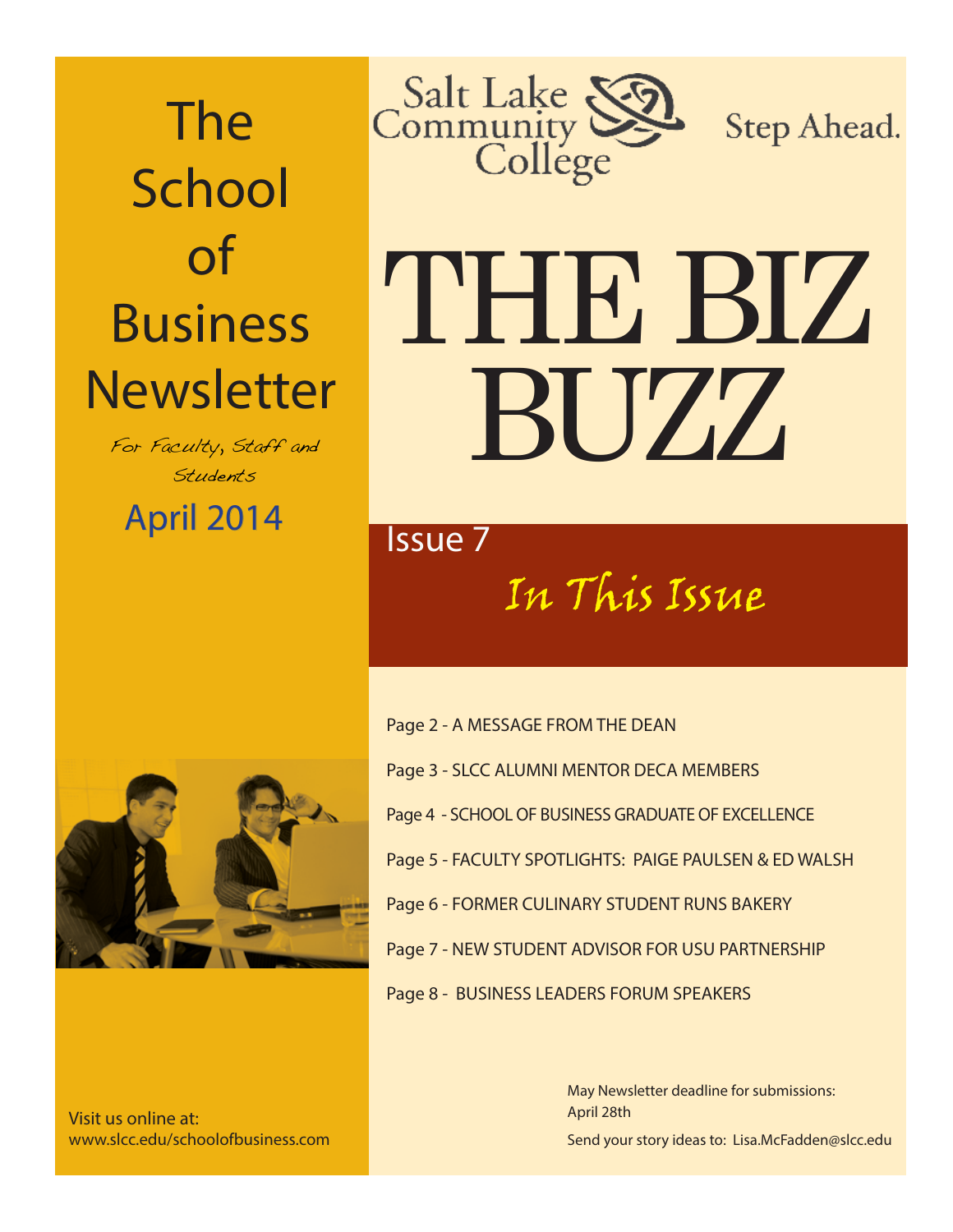## A Message From the Dean: CONTINUOUS IMPROVEMENT

Congratulations to all on another successful academic year! We have much to celebrate in the way of achievements. We are well on our way to full implementation of many of the initiatives launched at the beginning of the year. Several of you have played important roles in our success and progress. I appreciate the contributions of so many. We are involved in a truly revolutionary work in higher education as we find ways to expand access to underserved populations and develop methodologies that are effective for a changing student population. As we draw to the close of this year we should pause and enjoy the success and progress for the year. During the luncheon for outstanding graduates we will hear stories about students who have been touched, in a positive way, by their experiences as they have completed their programs of study. Our Graduate of Excellence recipient, Julie Turner, reminds us of how important it is that we make education available to motivated students who are not able to earn a degree in the traditional way.



**Dennis Bromley, Dean, SLCC School of Business**

The Strategic Planning Committee has been meeting monthly. Our last meeting focused on developing a vision statement and tagline that capture the direction we are moving. It became clear that we truly are a "school on the move" as we look to improve the way we educate students. Dave Alldredge created some mockups that reflect all that is going on in terms of how classes are taught, when they are taught, and where they are taught. The mockups, while not ready for "primetime display" were inspiring from the standpoint of communicating the dynamic nature of the School of Business. As we look to fill faculty and administrative positions, it will be crucial to identify individuals who can contribute to the positive energy and forward thinking that is spreading throughout the Business School. Your participation and contributions to the monthly Professional Development days have contributed, in a major way, to the progress we are making and the culture shift that is underway.

In the interview process I ask each applicant to share his or her vision for higher education. The responses are enlightening. The question is appropriate for each of us. Now is a good time to reflect on the question of vision with a focus on ways to improve teaching and learning through innovation and creativity. As we look to the future, and embrace teaching practices that meet the demands of the future, I am confident we will produce more engaged learning environments and positive learning experiences for our students.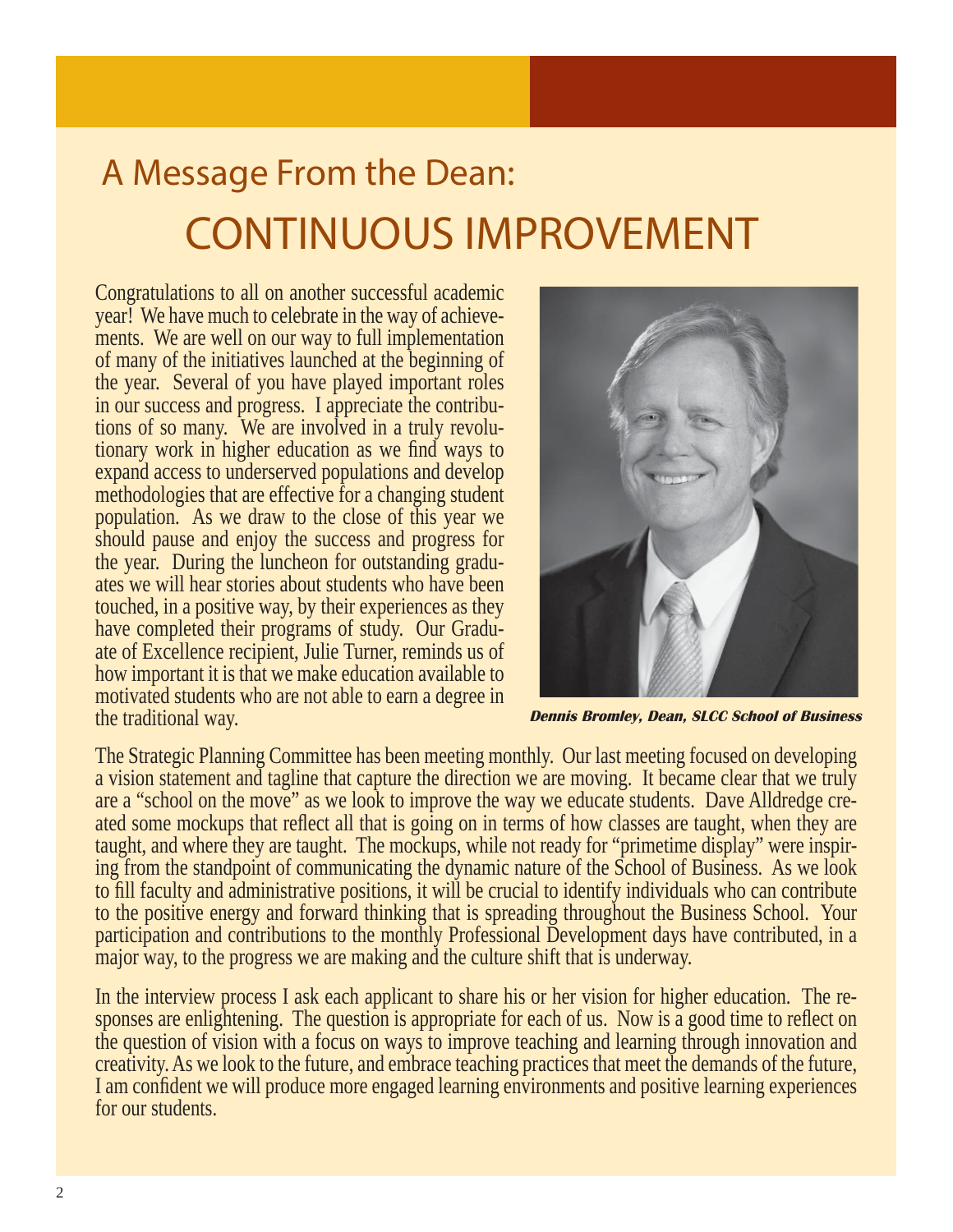## SLCC ALUMNI RETURN TO MENTOR COLLEGIATE DECA MEMBERS

#### By Natalie Callahan, DECA President

Every year, Salt Lake Community College Collegiate DECA develops a program of work. This year the focus has been on providing real-life meaningful experiences, helping it's members to expand their knowledge while at the same time helping them to expand their networks. An example of this kind of commitment comes from the impressive list of business members who have come in to speak, to mentor, and discuss all aspects of entrepreneurship. "What struck me about some of our presenters is how dedicated and focused they were when they started their own businesses. That was very inspiring to me," said DECA student, Tony Archuleta.

This past month we had the pleasure of having two incredible speakers, Jamie Siglin and Nico Suazo. Both are Salt Lake Community College and Collegiate DECA alumni. They spoke about how to be better prepared for the DECA conferences. The real standout moments were when each presenter shared how their participation in DECA prepared them for future business ventures and developed lifelong friendships.

The DECA members were grateful that DECA alumni, Jamie and Nico were willing to spend some valuable time sharing their knowledge and business expertise. The students who attended these presentations left better prepared and more excited about the upcoming International Conference in Washington D.C. in April. We were reminded of the value and experiences each of us has had as a member of DECA.

Being a DECA member requires more time than the weekly meetings, but the pay off is great. When you join DECA, it feels like you are joining or gaining a family. The members serve together, prepare together, compete together, and learn together. Being a DECA member is an incredible opportunity and experience.

To join DECA contact **Curtis.Youngman@slcc.edu**. Attend meetings each Monday, during Fall and Spring semesters, in room BB222 from 12:00-12:50 p.m.



 **Jamie Siglin (DECA mentor and SLCC Alumni), advises student Jeremy Howell**

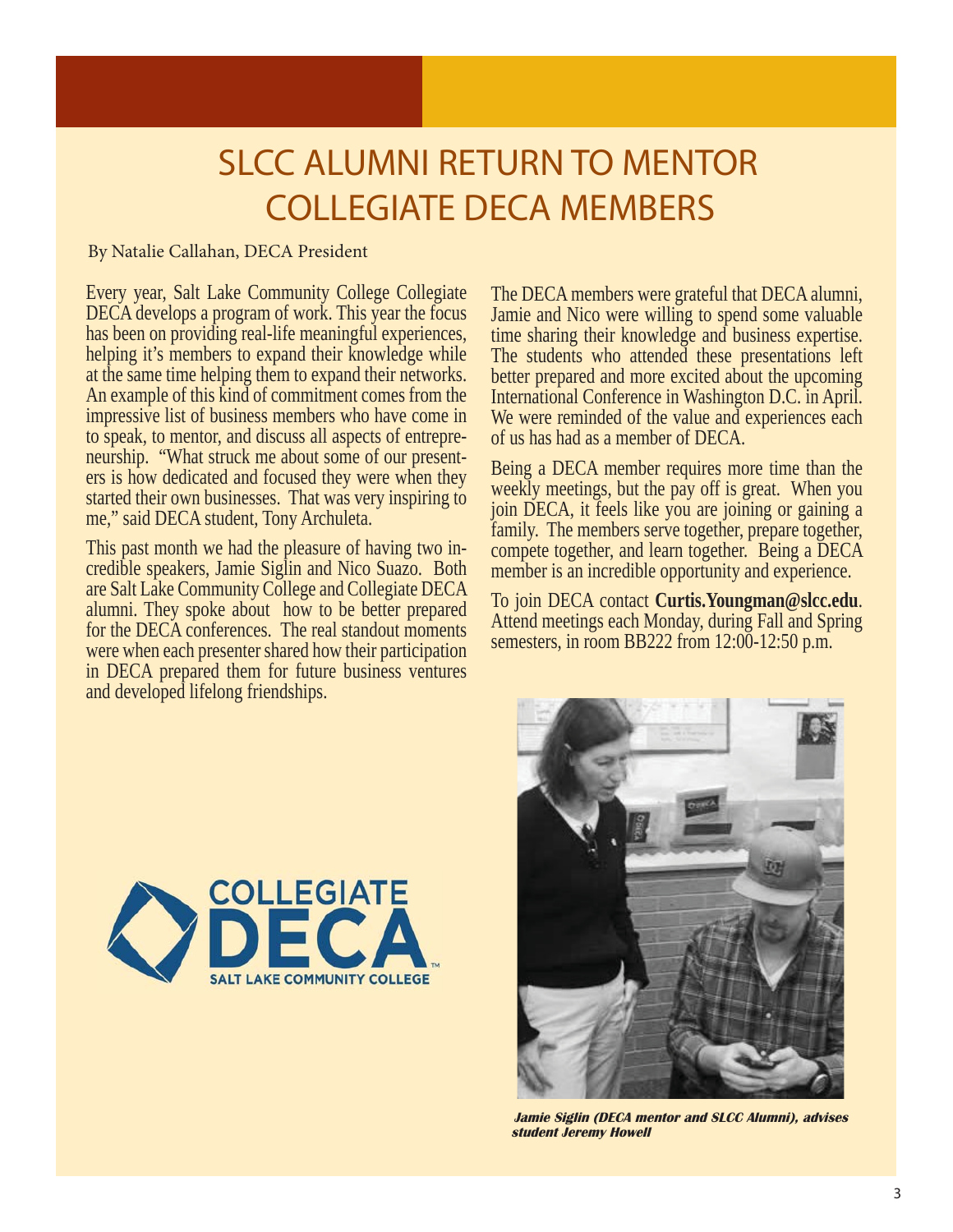## SCHOOL OF BUSINESS **GRADUATE OF EXCELLENCE**



Congratulations to **Julie Turner,** on her selection as the SLCC School of Business Graduate of Excellence. She will be receiving an Accelerated Business Degree with a 3.77 GPA. Julie said she decided to "buckle down and get a degree after beginning her second career when she sent her daughter off to college." She commented, "Although it was tough, as a professional, the ABD program worked out really well for me. In fact, many of the people I work with didn't even know I was going to school." Julie said she really liked the cohort aspect of the program. "It was very helpful to start out with a group of people and go through everything together. We bonded and helped one another out. It was nice to know we weren't alone."

After Julie graduated from Woods Cross High School, she moved back east to State College, Pennsylvania. Upon her return to Utah, Julie enrolled at Weber State University. She took classes sporadically over the next 20 years, but never attained a **dulie Turner** degree. She said her focus was primarily on providing for and sustaining her family.

Julie has had a successful career as a Recruiter, including management and other leadership roles, first as a thirdparty recruiter with Robert Half International, and then as a corporate recruiter at ARUP Laboratories. At ARUP she was fortunate to have the opportunity to move into Information Technology as an SQA, Software Quality Analyst, where she tested software. A recent move to Informatics has opened more doors for her and she currently works as an Associate Product Manager.

Julie would like to either finish a Bachelor's degree with USU (through the partnership they've created with SLCC), or with Western Governor's University. Both schools have Business Degrees with an IT focus or a Marketing focus, and she is contemplating which is a better fit for her. Julie said she is looking forward to enjoying her first summer in 2 years without having to take a math class! She said professionally, she is looking to grow from an Associate Product Manager to a Product Manager.

Julie is a runner and has taken up cycling (both road and mountain biking) in the last few years. She plans to ride and run on a lot of trails this summer, now that she will have more time. She has also decided to learn to play golf and take classes at the Bicycle Collective. She said she is also planning to rekindle some of her volunteering efforts. She said with a new value on her time, "I'm being kind of picky about what I get involved in. I want it to matter."



## Paralegal Ice Cream Social

April 19th 1-3 pm Room 217 (Law Library) Library Square Campus

Hosted by the SLCC Paralegal Society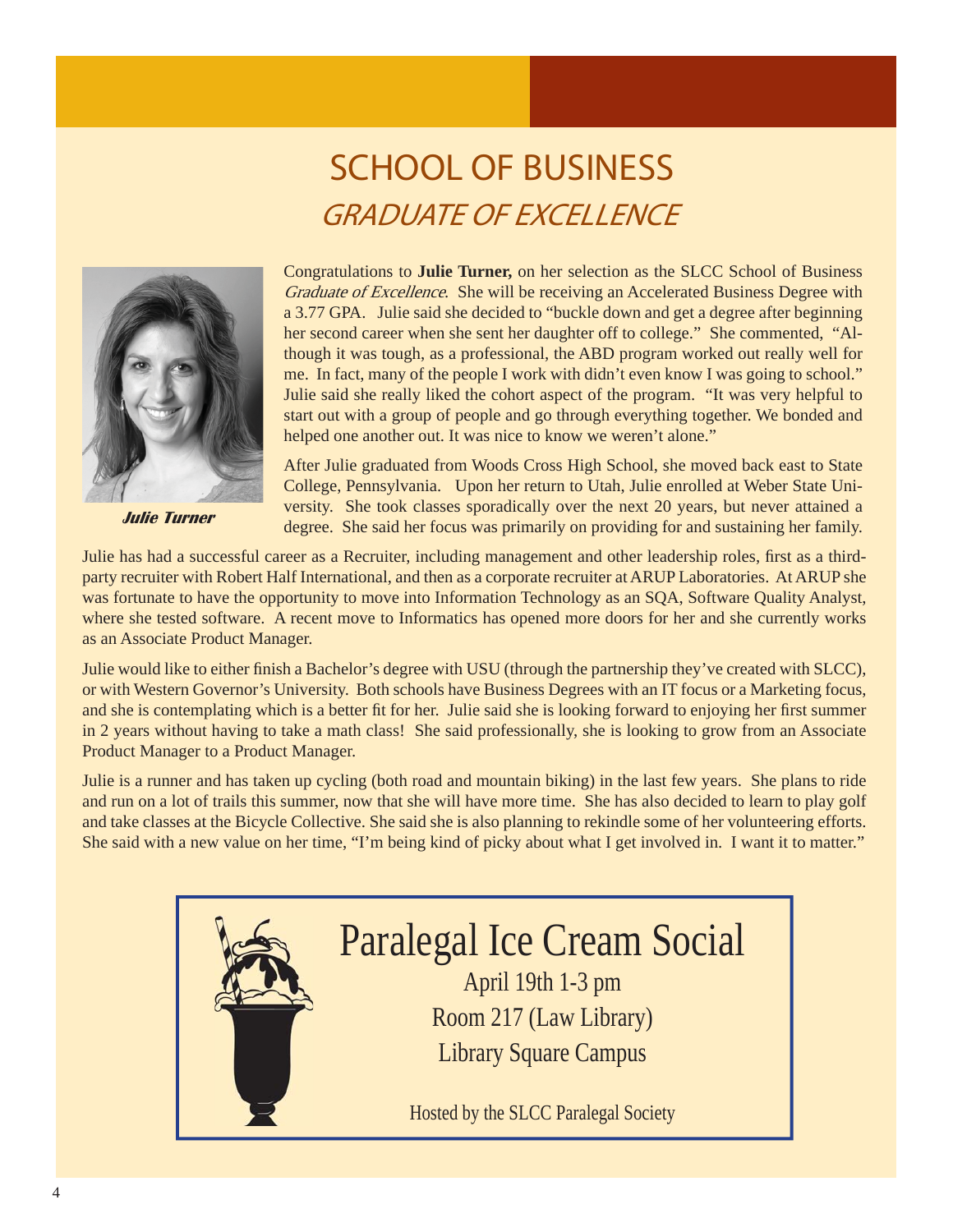#### FACULTY SPOTLIGHTS Get to know your Faculty ...

Paige Paulsen is an Associate Professor in the Accounting, Finance & Economics Division. She currently teaches Financial Accounting, Payroll, Quickbooks and Managerial Accounting. Paige taught at the college for 11 years, then left to pursue a dream of owning/running her own business, *The Arts Organization*. She left teaching because she wanted to see if she could actually create a successful business and she was getting tired of teaching students that debits are on the left and credits are on the right. Turns out, the business was successful in every way except being profi table. After six years she returned to SLCC (and a steady paycheck) in 2008. The technological advances that occurred while she was away (the addition of electronic homework systems, flipped classes, podcasts, etc.) along with the real-world experience of running a business has changed the way she teaches.



Paige said one of her favorite aspects of teaching is the student interaction. Traditionally, introductory accounting classes have a lower than average passing rate and consequently have a

 **Paige Paulsen**

bad reputation. Paige loves the challenge of creating an enjoyable and safe classroom environment for the students which results in higher pass rates for her students.

Paige was introduced to the accounting field very early on, as she began keeping her father's commercial roofing company books when she was just 15 years old. She received her Bachelor's in Accounting from the University of Utah and her Master's in Accounting/Tax Degree from BYU. She passed the CPA exam the first time she took it and fulfilled the CPA experience requirement while working for Grant Thornton in Washington D.C. Paige previously taught at both Weber State and the University of Utah before landing at SLCC.

Watching movies, cycling and cross-country skiing are things Paige loves to do in her spare time. She enjoys exercising at Curves and has attended her Curves class over 700 times! One interesting fact about Paige is while living in Washington D.C. she had the chance to play the 1982 National Monopoly Champion. While attempting to defend his title, he asked Paige and several others in the office to play practice games with him…she beat him! Her very valuable Monopoly tip: "Buy the railroads…they are cheap and provide a steady source of income!"



 **Ed Walsh** 

**Ed Walsh** is an Assistant Professor in the Computer Sciences & Information Systems Department. He teaches many of the networking classes offered at SLCC. His specialty is Linux, Network Security, and Cisco Internetworking. Ed started working at the college as an Adjunct Instructor in 2000 teaching Novell and Microsoft Networking (at what is now known as the School of Applied Technology). He received his Bachelor of Science Degree from Excelsior College in Albany, New York. Ed is a Red Hat Certified Engineer (RHCE), Cisco Certified Network Administrator (CCNA), and a CompTIA Certified Technical Trainer. (CTT+).

Prior to his employment with the college, Ed was a salesman in the electrical supply industry for over 10 years. He said a great deal of the skills he learned in sales apply directly to his role as an instructor. "I always remind myself that the students enrolled in my class are customers and expect the very best educational experience I can provide."

The atmosphere of innovation is one of the things Ed enjoys the most about SLCC. "I love being a part of a team that is not afraid to embrace the challenges of teaching in the 21st century," Ed commented.

Ed is originally from New York City. He and his wife have been married for 27 years and have a 19 year old son. "Being a geek by nature, I love everything technological." Ed also enjoys reading, being in the outdoors and spending time with his family.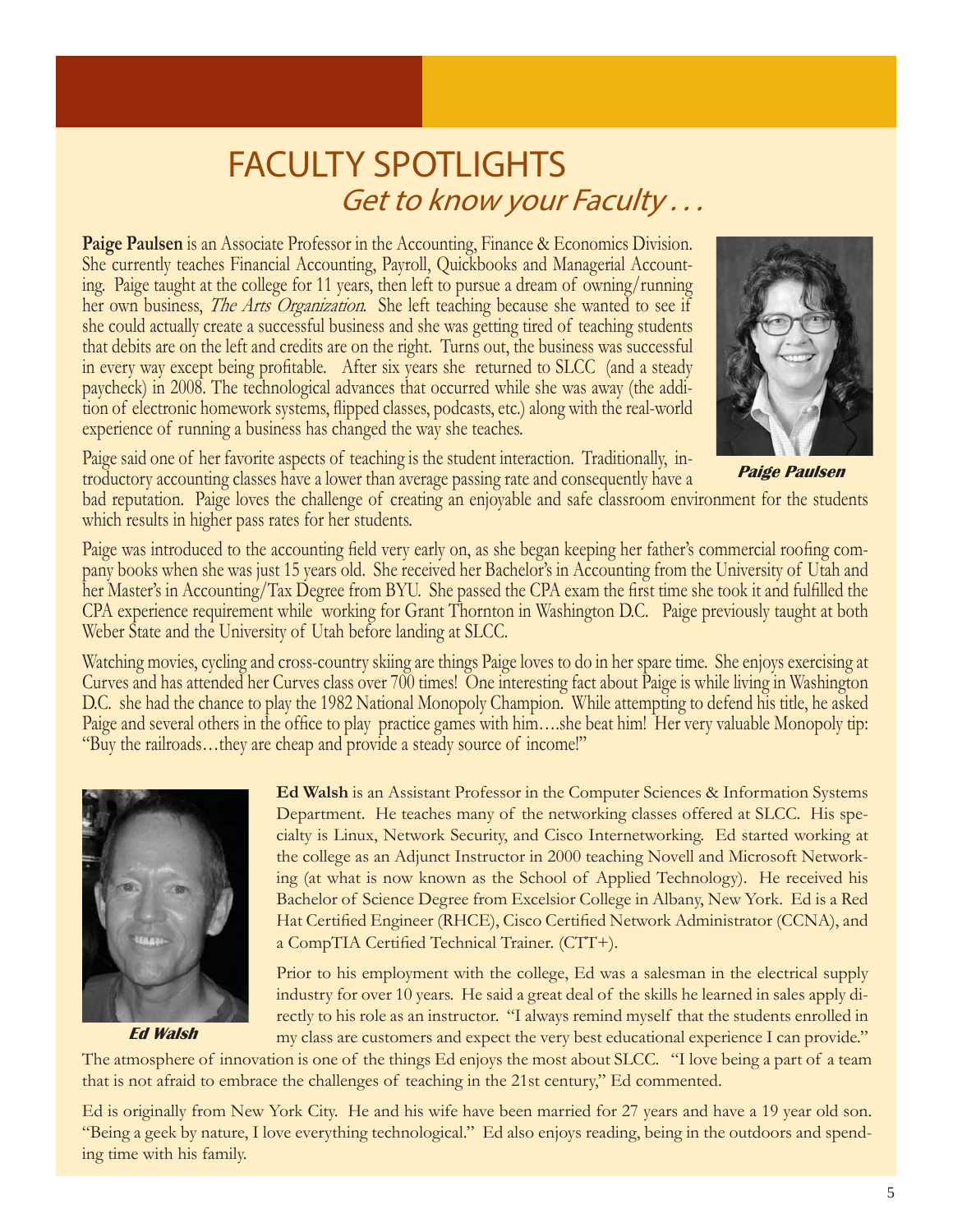## SLCC CULINARY GRADUATE Runs New Bakery



 **Jace Sharp** 

I

Former SLCC Culinary Student, **Jace Sharp** was recently hired as the Head Baker at the new Ridley's Grocery Store in Eagle Mountain. Jace graduated in May 2013 with an Associates of Science Degree in Culinary Arts. Jace now leads a team of five employees (a donut fryer, two cake decorators, and two individuals who are in charge of packaging and displays). Jace is glad he learned the importance of time management throughout his program, as he thinks it is a skill that has benefitted him greatly in his new role. In addition, Jace said he didn't consider Math to be one of his strong suits prior to attending SLCC. He said it was a central part of the Culinary curriculum (which he is also now very grateful for). "I use Math on a daily basis in my line of work as a baker," Jace said."

Jason wanted to thank the instructors he had while at SLCC: Basil Chelemes, Malcolm Tasker, Cat Vasquez, Leslie Seiferle, Nick Lees, and Jim Bielefeld. "They taught me so many valuable things that are paying off for me now. I particularly want to

thank Chef Leslie Seiferle. "She taught me persistance, how to build workbooks and how to retain my knowledge by keeping detailed notes. Leslie helped bring out the leader in me and to believe in myself. At first I thought she was a stern teacher, but in the long-run it was all very worthwhile, because she literally changed my life," Jace said. Networking is a critical component in the industry, according to Jace. "I am grateful for the good friendships I gained (and still maintain) through the Culinary program today."

While at SLCC Jace experienced success when he took the opportunity to participate in several Culinary competitions. He said that competing is typically something that would not have been in his nature to do. "I am grateful for my instructors encouragement to participate in the competitions and highly recommend that other students likewise participate and compete any chance they get. The competitions not only build character, they teach you things you may not have the chance to learn otherwise. Your work is critiqued by judges, some whom have been in the field for 40+ years," Jace said.

"I am very grateful for my experience in the SLCC Culinary Program, it gave me all the tools I needed to perform the many functions in my current job," Jace commented. He is thankful to be learning the basics of running a bakery, and building a clientele within the community. Jace said in the future he would eventually like to open his own bakery.

#### Don't forget... TUITION WAIVER DEADLINE M A Y 1, 2014

If you are interested in applying for a tuition waiver for Fall 2014 or Spring 2015 semester, please visit **www.slcc.edu/fi nancialaid** for an application.

l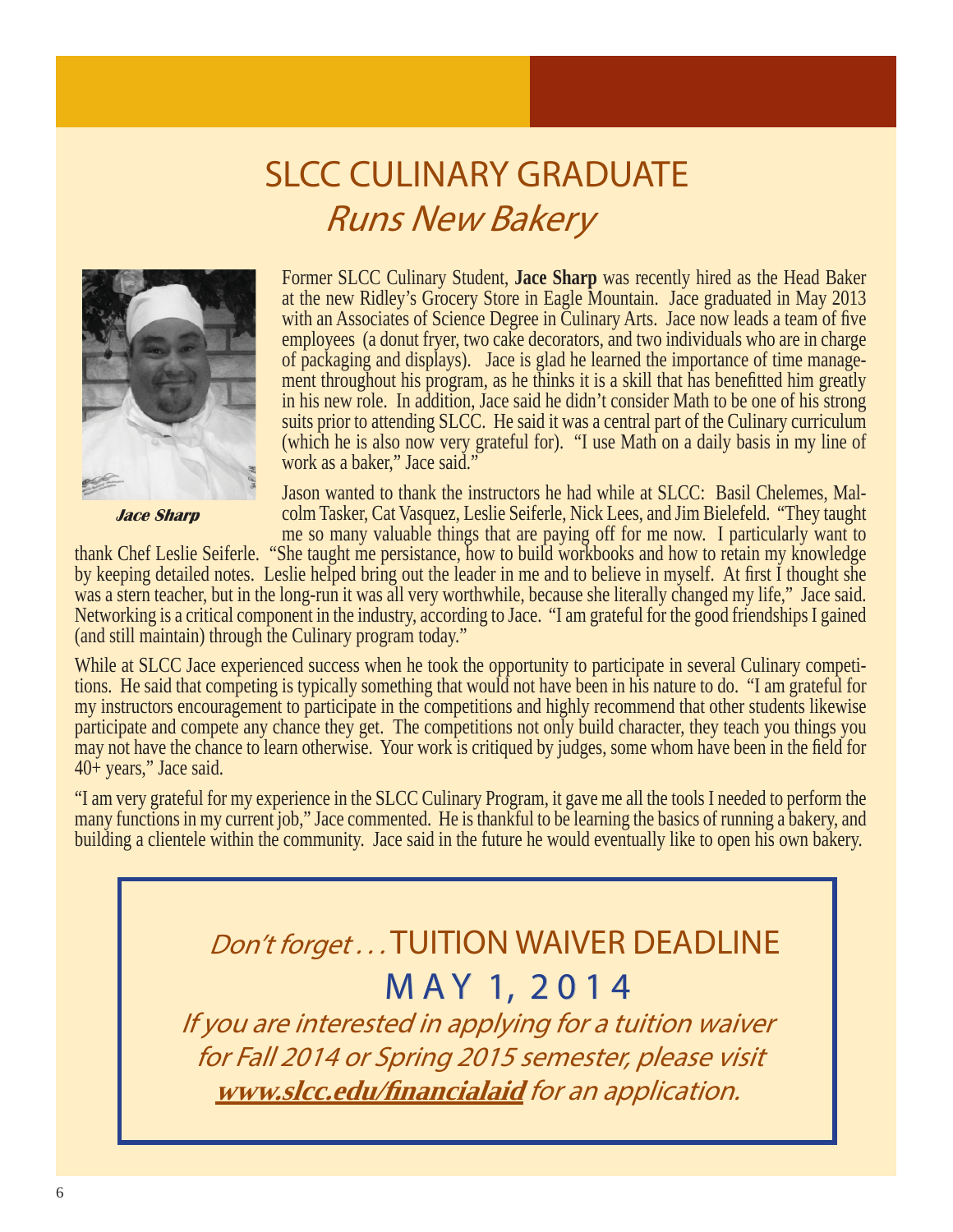#### UTAH STATE UNIVERSITY Introduces New Student Advisor

#### By Dominic Bria, USU Marketing Manager

**Kelli Rawson Forsgren** is the new student advisor in the Utah State University advising office at the Salt Lake Community College Redwood Campus (BB 234). Prior to coming to USU Salt Lake, Kelli worked at the Utah State University Huntsman School of Business for several years.

Kelli first started working part time in the USU business administration department during her freshman year of college.

#### **KELLI FORSGREN S ADVISOR, USU-SALT LAKE**

My name is Kelli Forsgren and I am the new business advisor at USU Salt Lake Center. I am excited to be here and would like to meet you and help make sure you are on the right path to graduation.

To schedule an appointment with me, go to our online appointment scheduler. http://rcde.usu.edu/amonline

Choose Salt Lake campus. If you don't find a time that works for you then please email me and we can make other arrangements. You are always welcome to send emails to me.

Thank you and I look forward to meeting you!

Kelli kelli.forsgren@usu.edu 385-646-5570



#### **NOT SURE HOW TO USE APPOINTMENT MANAGER?**

- · Go to rcde.usu.edu/amonline
- · Choose USU Salt Lake for campus. You'll see my name listed
- Click on "select" next to my name.
- . You'll see a long list of dates you can look at with different appointment times.
- "Select" the day and time you want.
- . It will ask you to log in with your A number and password to set the appointment.

saltlake.usu.edu

**UtahState**University

SALT LAKE CITY

She then served an LDS mission to Argentina. Upon returning to Logan, Kelli continued to work part time in the MBA office until she finished her Bachelor of Science degree in Business Information Technology and Education. After she graduated from USU, Kelli worked as the program coordinator for the "Go Global" Study Abroad Program where she coordinated events, made travel arrangements, and chaperoned the students while in South America.

When Kelli took an interest in academic advising, she was given the opportunity to advise students in the Accounting and Management Information Systems programs within the School of Business. During her three years as an advisor, she has come to appreciate the dedication and hard work of students and colleagues with whom she's worked. Kelli was nominated for the "Advisor of the Year" award two different years, and was also a finalist. She enjoys the one-onone aspect of student advising.

During the Spring of 2014 Kelli had the option to work at USU's Salt Lake City center advising all business majors. While it was hard to leave beautiful Cache Valley and her amazing co-workers, she knew this would be a good opportunity. She looks forward to advising students at SLCC and helping them succeed in their college careers.